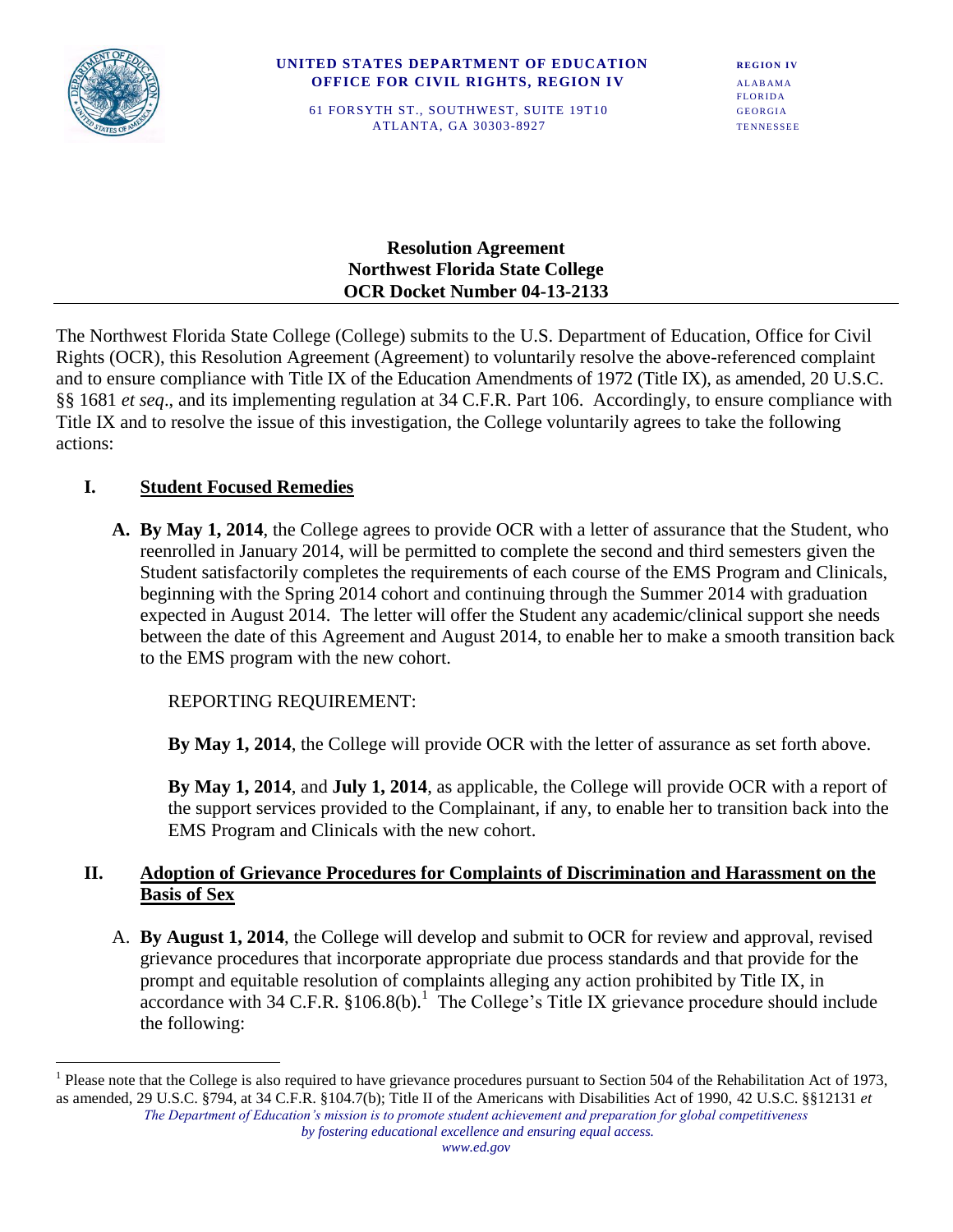- a. Notice to students and employees of the procedures, including how and where to file a complaint;
- b. Application of the procedures to complaints alleging discrimination and harassment on all protected bases carried out by employees, students, or third parties;
- c. Adequate, reliable, and impartial investigation of complaints, including the opportunity to present witnesses and other evidence;
- d. Designated and reasonably prompt timeframes for the major stages of the complaint process and appeal(s):
- e. Notice to the parties in writing of the outcome of the complaint and the basis for the decision;
- f. Assurance that the College will take steps to prevent the recurrence of any discrimination and harassment and to correct its discriminatory effects on the complainant and others, if appropriate;
- g. Prohibition against retaliation; and,
- h. A description of the role of the Title IX coordinator, who is responsible for carrying out the College's responsibilities to comply with Title IX, and contact information for that person, including his or her name or title, address, and telephone number

## REPORTING REQUIREMENTS:

- A. **By September 1, 2014**, the College will submit to OCR for its review and approval, the grievance procedures revised in accordance with the above paragraph. If the College elects pursuant to **Footnote #1** to have one set of grievance procedures to address all complaints of discrimination and harassment, the College will submit to OCR for its review and approval, grievance procedures that will address complaints of discrimination and harassment on the basis of race, color, national origin, sex, disability and age.
- B. **By September 1, 2014**, or within 60 days after receiving written notification from OCR, whichever is later, that the grievance procedures, as revised in accordance with Item A are approved, the College will:
	- 1. Adopt and implement the revised procedures to ensure the prompt and equitable resolution of complaints alleging discrimination and harassment;
	- 2. Make appropriate revisions to the student, faculty, and staff handbooks, the College's website, and/or any other place where the College publishes its grievance procedures;
	- 3. Provide written notice of the revised grievance procedures to students, faculty, and staff by posting it on the College's website, by providing written notice in all regularly issued College newsletters and other publications, and by any other effective means the College elects.
	- 4. The College will submit to OCR information documenting the College's implementation of Item B. 1-3 above. Such documentation should include, but will not necessarily be limited to, a copy of the notification placed on the College's website along with the web address for the notification; a copy of the student and staff handbook revisions or inserts; and a list of every location where the College publishes its grievance procedures.

# **III. Training of College Staff**

 $\overline{a}$ 

*seq.,* at 28 C.F.R. §35.107; and The Age Discrimination Act of 1975, 42 U.S.C. §§6101 *et seq.,* at 34 C.F.R. §110.25(c), which prohibit discrimination on the basis of disability and age respectively. The College may, but is not required to, develop one set of grievance procedures that are applicable to all complaints of discrimination and harassment on a prohibited basis – race, color, national origin, sex, disability and age.